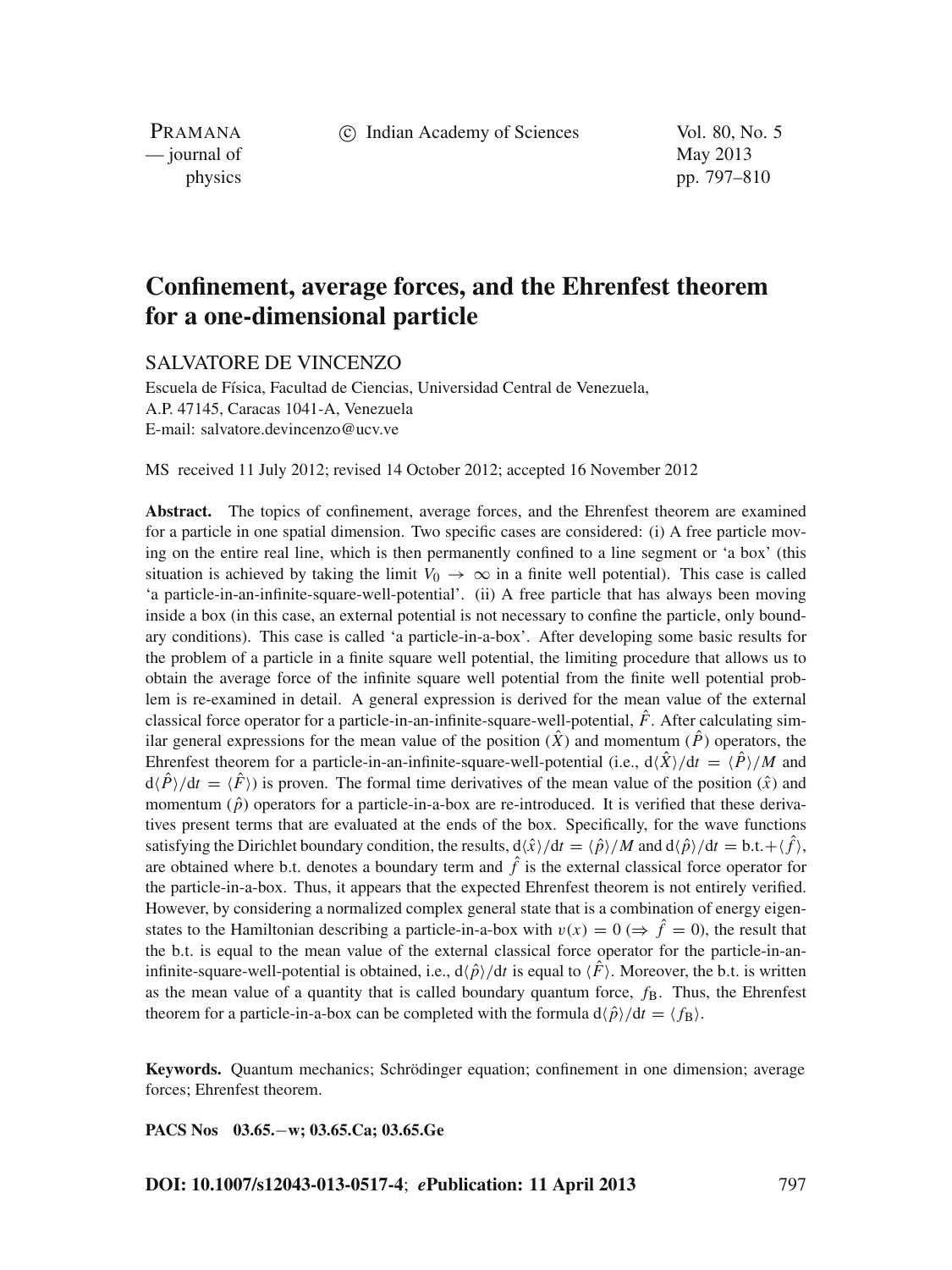# **1. Introduction**

The problem of a non-relativistic quantum particle with a mass of *M* moving in a square well potential of finite (arbitrary) depth  $V_0$  and width  $a$  is one of the basic problems in one-dimensional (1D) quantum mechanics [\[1](#page-13-0)[,2\]](#page-13-1). Some time ago, Rokhsar considered this problem as a starting model to verify Newton's second law in mean values (or in Ehrenfest's version),  $d\langle \hat{P} \rangle / dt = \langle \hat{F} \rangle$ , in the case in which the well is infinitely deep [\[3\]](#page-13-2). In fact, the (external) classical force for a particle-in-a-finite-square-well-potential was explicitly used in that reference. It was noted by Rokhsar that, in the approximation  $V_0 \gg E$ (where *E* is the energy of the particle), i.e., when the well depth becomes very large, the matrix elements of the force do not always vanish, and these do not depend on  $V_0$ . Hence (through a pedagogical example), the equation  $d\langle \hat{P}\rangle/dt = \langle \hat{F}\rangle$  could be verified for a particle constrained to move in the real line but walled in by two impenetrable barriers or infinite potential walls. We have seen a similar treatment to that used in ref. [\[3\]](#page-13-2) in a some-what old book of solved problems in quantum mechanics [\[4](#page-13-3)]. In fact, problem 25(1) of that reference proposed an estimate of the average force applied by the particle upon a wall of the infinite square well, i.e., an infinitely high wall (the state of the particle being a stationary state). Very recently, we realized that the specific topic of the force exerted by the walls of an infinite square well potential, and the Ehrenfest relations between expectation values as related to wave packet revivals and fractional revivals, has also been treated [\[5](#page-13-4)].

The purpose of this paper is to examine and relate the topics of confinement, average forces, and the Ehrenfest theorem for a particle in one spatial dimension. We consider two specific cases or modes of confinement that we have identified: (i) A free particle moving on the entire real line, which is then permanently confined to a line segment or 'a box' (this result is achieved by taking the limit  $V_0 \rightarrow \infty$  in a finite well potential). We shall call this case 'a particle-in-an-infinite-square-well-potential' (and its respective wave function satisfies the 'extended' Dirichlet boundary condition  $\psi(x \le 0) = \psi(x \ge a) = 0$ ). (ii) A free particle that has always been moving inside a box (in this case, an external potential is not necessary to confine the particle; rather, it is confined by boundary conditions). We shall call this case 'a particle-in-a-box', and one of the boundary conditions that the wave function can satisfy is the Dirichlet boundary condition,  $u(x = 0) = u(x = a) = 0$ (in relation to this case, we only consider this boundary condition in this paper). After developing some basic results for the problem of a particle in a finite square well potential ([§2\)](#page-2-0), we re-examine in detail the somewhat little known limiting procedure that allows us to obtain the average force for the problem of the infinite square well potential from the finite well potential problem ([§3\)](#page-5-0). We have certainly seen in some articles that the eigenfunctions and eigenvalues of the infinite square well potential are obtained from the eigenfunctions and eigenvalues of the finite well potential [\[3](#page-13-2)[,6](#page-13-5)[,7](#page-13-6)] (i.e., by explicitly taking the limit  $V_0 \rightarrow \infty$  in the latter  $V_0$ -dependent quantities). Also, in [§3,](#page-5-0) we derive a general expression for the mean value of the external classical force operator for the particle-inan-infinite-square-well-potential,  $\hat{F} = -dV(x)/dx$ . This formula was written in terms of the energy eigenvalues of the infinite square well potential (which are equal to those for the particle-in-a-box). In this calculation, the state of the particle is zero everywhere, but it is a combination of energy eigenstates of the Hamiltonian describing a particlein-a-box just inside the infinite square well potential. In [§4,](#page-8-0) after calculating similar general expressions of the mean value of the position  $(\hat{X})$  and momentum  $(\hat{P})$  operators,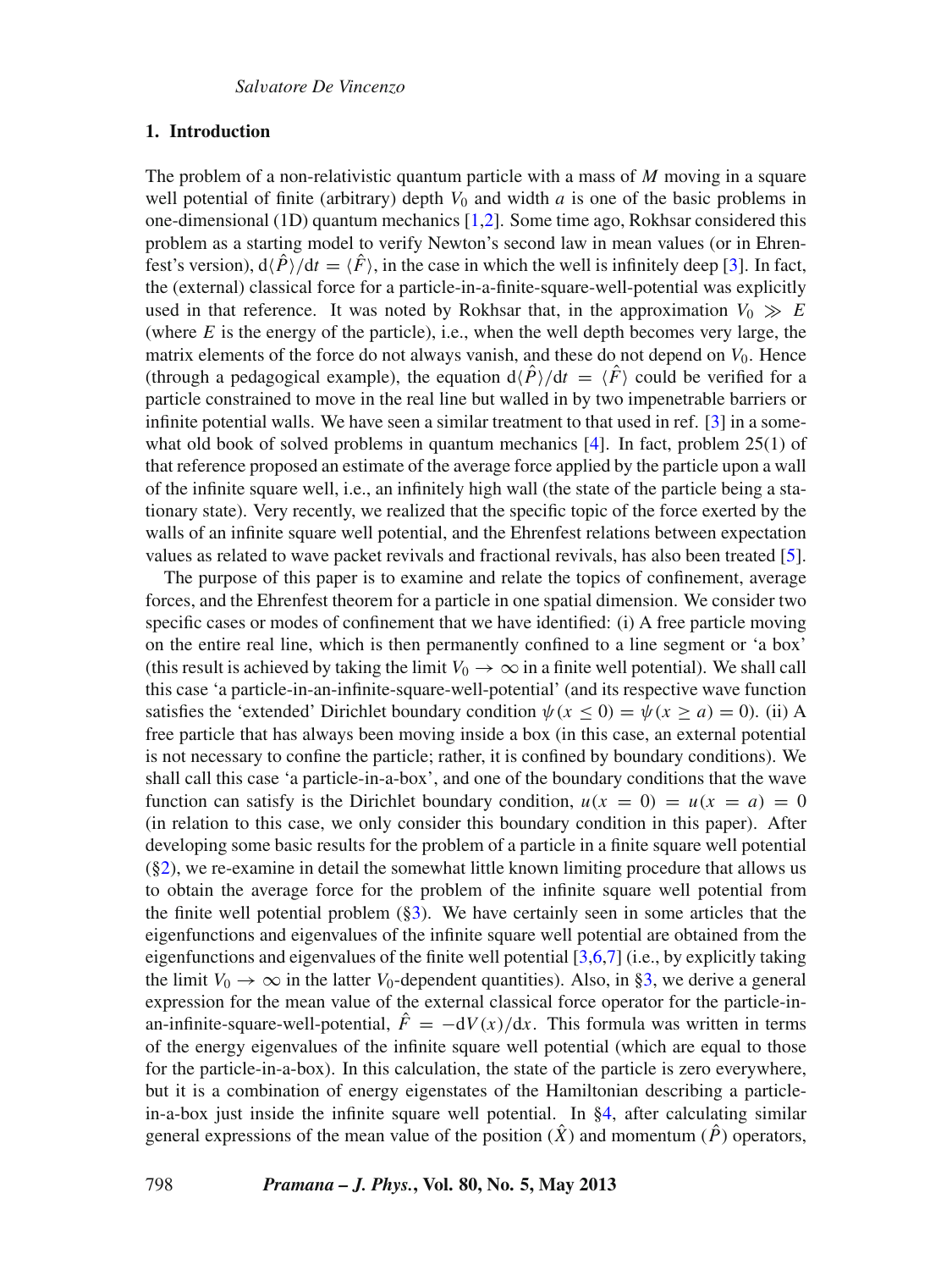the Ehrenfest theorem for a particle-in-an-infinite-square-well-potential (i.e.,  $d\langle \hat{X} \rangle / dt =$  $\langle \hat{P} \rangle / M$  and  $d \langle \hat{P} \rangle / dt = \langle \hat{F} \rangle$  is proven. In [§5,](#page-9-0) we start out by presenting the formal time derivatives of the mean values of the position  $(\hat{x})$  and momentum  $(\hat{p})$  operators for a particle-in-a-box. These derivatives present terms that are evaluated at the ends of the box. Specifically, for the Dirichlet boundary condition we find that  $d\langle \hat{x} \rangle / dt = \langle \hat{p} \rangle / M$ ; nevertheless,  $d\langle \hat{p}\rangle/dt$  is equal to a boundary term plus  $\langle \hat{f}\rangle$  (where  $\hat{f} = -dv(x)/dx$  is the external classical force upon the particle inside the box). Hence, it appears that the expected (or usual) Ehrenfest theorem is not entirely verified. However, by considering a normalized complex general state that is a combination of energy eigenstates of the Hamiltonian describing a particle-in-a-box, with  $v(x) = 0 \implies \hat{f} = 0$ , we obtain the significant result that the boundary term for a particle-in-a-box is just equal to the mean value of the external classical force operator for the particle-in-an-infinite-square-wellpotential, i.e.,  $d\langle \hat{p}\rangle/dt = \langle \hat{F}\rangle$ . Moreover, that boundary term can be written as the average value of a quantity, which we call a boundary quantum force,  $f_B$ . Thus, the Ehrenfest theorem for a particle-in-a-box is completed with the formula  $d \hat{\rho}/dt = \langle f_B \rangle$ . Note that, throughout the article, we use capital letters to denote the operators in the particle-inan-infinite-square-well-potential problem, and lower-case letters in the particle-in-a-box problem. Finally, we draw some conclusions in [§6.](#page-12-0) We believe that the content and results that follow should be enlightening to all those who are interested in the fundamental aspects of quantum mechanics.

# <span id="page-2-0"></span>**2. The finite square-well**

Let us consider the following finite square-well (external) potential of depth  $V_0$ :

$$
V(x) = V_0 [\Theta(-x) + \Theta(x - a)], \quad -\infty < x < +\infty,\tag{1}
$$

where  $\Theta(y)$  is the Heaviside step function. Note that  $V(x) = 0$  for  $0 < x < a$  and  $V(x) = +V_0$  elsewhere (in the limit  $V_0 \rightarrow \infty$ , we obtain the infinite square well potential). Because the derivative of  $\Theta(y)$  is the Dirac delta function ( $\delta(y)$ ), the external classical force (or force operator) upon the particle  $(\hat{F} = F(x) = -dV(x)/dx)$  can be written as follows:

<span id="page-2-3"></span>
$$
F(x) = V_0 \left[ \delta(x) - \delta(x - a) \right], \quad -\infty < x < +\infty. \tag{2}
$$

The most general solution of the (eigenvalue) Schrödinger equation  $\hat{H}\phi(x) = \varepsilon\phi(x)$ for energies  $V_0 > \varepsilon > 0$  can be written as follows:

<span id="page-2-1"></span>
$$
\phi(x) = \begin{cases}\nA \exp(+\kappa x), & x \le 0, \\
B \exp(+ikx) + C \exp(-ikx), & 0 \le x \le a, \\
D \exp(-\kappa x), & x \ge a,\n\end{cases}
$$
\n(3)

where *A*, *B*, *C* and *D* are constants to be determined from the boundary conditions imposed on  $\phi(x)$  and *b* are constants to be determined from the boundary conditions imposed on  $\phi(x)$  and its normalization. Moreover,  $\kappa = \sqrt{2M(V_0 - \varepsilon)}/\hbar$  and  $k =$  $\sqrt{2M\varepsilon}/\hbar$  are real-valued (and positive) quantities. The Hamiltonian operator

<span id="page-2-2"></span>
$$
\hat{H} = \hat{T} + V(x) = \frac{1}{2M}\hat{P}^2 + V(x) = -\frac{\hbar^2}{2M}\frac{\partial^2}{\partial x^2} + V(x),\tag{4}
$$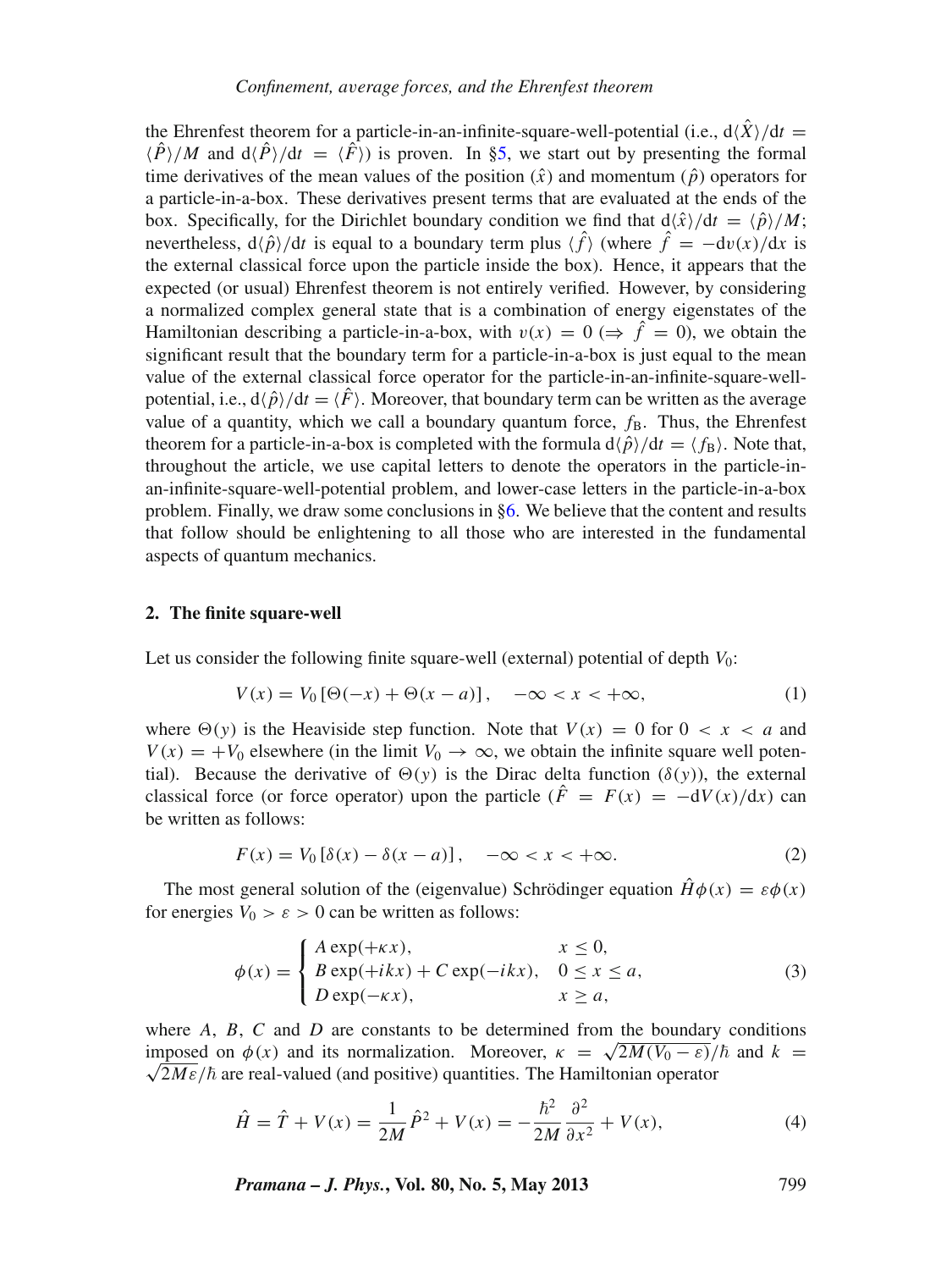## *Sal*v*atore De Vincenzo*

(where  $\hat{T}$  is the kinetic energy operator and  $\hat{P} = -i\hbar \partial/\partial x$  is the momentum operator), describes a particle permanently living on the whole real line, R. This (self-adjoint) operator (for a finite  $V_0$ ) is assumed to act on continuously differentiable functions belonging (and their second derivatives) to the well-known space  $\mathcal{L}^2(\mathbb{R})$  [\[6\]](#page-13-5). Thus, any eigenfunction of  $\hat{H}$ ,  $\phi(x)$ , and its derivative,  $\phi'(x)$ , must be continuous at  $x = 0$  and *x* = *a*. Therefore, at *x* = 0 we have  $\phi(0-) = \phi(0+)$  and  $\phi'(0-) = \phi'(0+)$  (where  $\phi(x\pm) \equiv \lim_{\epsilon \to 0} \phi(x\pm \epsilon)$ , with  $\epsilon > 0$ ). By using these boundary conditions, we obtain the following:

<span id="page-3-0"></span>
$$
B = \frac{(\kappa + ik)}{2ik} A,
$$
  
\n
$$
C = \frac{(-\kappa + ik)}{2ik} A,
$$
\n
$$
\Rightarrow -\frac{B}{C} = \frac{\kappa + ik}{\kappa - ik}.
$$
\n(5)

Also, at  $x = a$  we have  $\phi(a-) = \phi(a+)$  and  $\phi'(a-) = \phi'(a+)$ . By using these boundary conditions, we obtain the following:

<span id="page-3-1"></span>
$$
B = \frac{(-\kappa + ik)}{2ik} \exp(-\kappa a) \exp(-ika)D,
$$
  
\n
$$
C = \frac{(\kappa + ik)}{2ik} \exp(-\kappa a) \exp(ika)D,
$$
  
\n
$$
\Rightarrow -\frac{B}{C} \exp(2ika) = \frac{\kappa - ik}{\kappa + ik}.
$$
  
\n(6)

Substituting eq.  $(5)$  into eq.  $(6)$ , we obtain the formula that gives us the possible (discrete) eigenvalues of  $\hat{H}$  (i.e., the spectral equation for the bound states):

<span id="page-3-2"></span>
$$
\left(\frac{\kappa - ik}{\kappa + ik}\right)^2 = \exp(2ika). \tag{7}
$$

Let us first consider the case in which the solution of eq. [\(7\)](#page-3-2) is given by the following equation:

<span id="page-3-3"></span>
$$
\frac{\kappa - ik}{\kappa + ik} = -\exp(ika) \Rightarrow \tan\left(\frac{ka}{2}\right) = \frac{\kappa}{k}.
$$
\n(8)

From the definitions given in the beginning for  $\kappa$  and  $\kappa$ , we can write the following formula:

<span id="page-3-5"></span><span id="page-3-4"></span>
$$
\kappa^2 + k^2 = k_0^2,\tag{9}
$$

where  $k_0 = \sqrt{2MV_0}/\hbar$ . Now, by substituting eq. [\(8\)](#page-3-3) into eq. [\(9\)](#page-3-4), we obtain the following:

$$
\cos^2\left(\frac{ka}{2}\right) = \left(\frac{k}{k_0}\right)^2 \implies \left|\cos\left(\frac{ka}{2}\right)\right| = \frac{k}{k_0}.\tag{10}
$$

The first set of numerical values for the allowed energies is obtained from the transcendental equation [\(10\)](#page-3-5). For example, this equation can be solved graphically by intersecting a straight line with a slope of  $1/(k_0a)$  with the absolute value of the cosine of the halfangle (by considering *ka* as the independent variable). Note that these values depend on the depth of the well. The respective eigenfunctions are obtained, for example, by expressing the constants *B*, *C*, and *D* in  $\phi(x)$  (eq. [\(3\)](#page-2-1)) in terms of *A*. In fact, the constant *B* as a function of *A* ( $B(A)$ ) is one of the equations in [\(5\)](#page-3-0). Likewise, by using the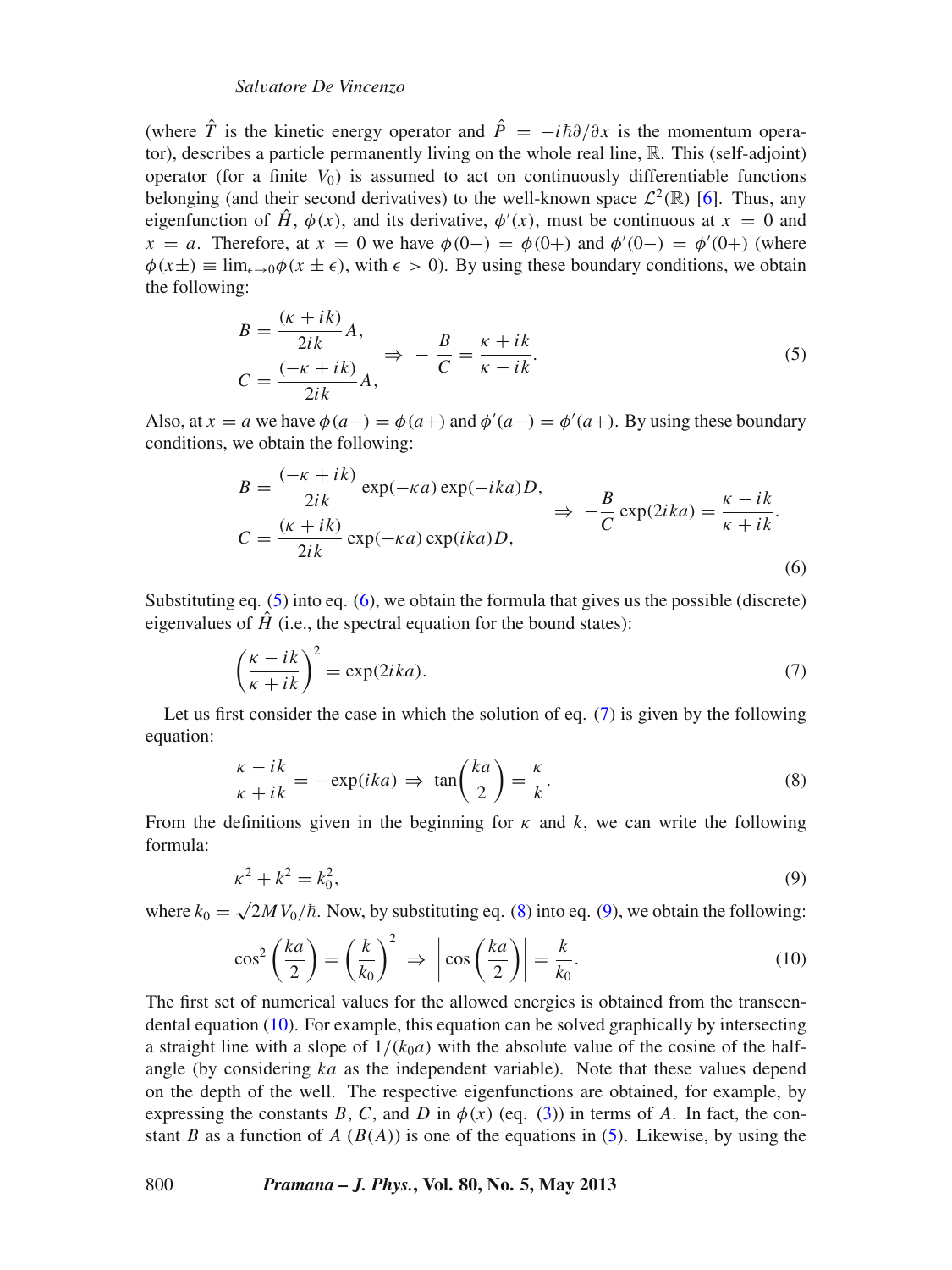second result in eq. [\(5\)](#page-3-0)  $(B(C))$  and the first result in eq. [\(8\)](#page-3-3), we first obtain the relation  $C = \exp(ika)B$ ; then, by using  $B(A)$ , we can write  $C = (k + ik) \exp(ika)A/2ik$ . To express *D* in terms of *A*, we first substitute  $exp(ika)$  (obtained from the first result in eq. [\(8\)](#page-3-3)) into '*B* vs. *D*' given in eq. [\(6\)](#page-3-1). Then, by eliminating the constant *B* with  $B(A)$  we finally obtain  $D = \exp(\kappa a)A$ . Now, we can write  $\phi(x)$  as follows:

<span id="page-4-2"></span>
$$
\phi(x) = \begin{cases}\nA \exp(+\kappa x), & x \le 0, \\
A \left(\frac{\kappa + ik}{2ik}\right) \{ \exp(+ikx) + \exp[-ik(x - a)] \}, & 0 \le x \le a, \\
A \exp[-\kappa(x - a)], & x \ge a,\n\end{cases}
$$
\n(11)

where the remaining constant *A* is determined by normalization. Note that these eigenfunctions satisfy the relation  $\phi(0) = \phi(a)$ . Therefore, the respective probability density,  $\rho(x) = |\phi(x)|^2$ , verifies  $\rho(0) = \rho(a)$ . In fact, we can define space-shifted eigenfunctions,  $\tilde{\phi}(x) \equiv \phi(u)$ , where  $u \equiv x + (a/2)$ , which verify  $\tilde{\phi}(x) = \tilde{\phi}(-x)$ , i.e., they are positive-parity states.

Let us now consider the case in which the solution of eq.  $(7)$  is given by the following equation:

<span id="page-4-1"></span><span id="page-4-0"></span>
$$
\frac{\kappa - ik}{\kappa + ik} = \exp(ika) \implies \tan\left(\frac{ka}{2}\right) = -\frac{k}{\kappa}.\tag{12}
$$

By substituting eq.  $(12)$  into eq.  $(9)$ , we obtain the following:

$$
\sin^2\left(\frac{ka}{2}\right) = \left(\frac{k}{k_0}\right)^2 \implies \left|\sin\left(\frac{ka}{2}\right)\right| = \frac{k}{k_0}.\tag{13}
$$

This transcendental equation gives us the second set of eigenvalues of the Hamiltonian in eq. [\(4\)](#page-2-2). The respective eigenfunctions are obtained analogously to the previous case, but now eq.  $(12)$  is used instead of eq.  $(8)$ . The result is the following:

<span id="page-4-3"></span>
$$
\phi(x) = \begin{cases}\nA \exp(+\kappa x), & x \le 0, \\
A\left(\frac{\kappa + ik}{2ik}\right) \{\exp(+ikx) - \exp[-ik(x - a)]\}, & 0 \le x \le a, \\
-A \exp[-\kappa(x - a)], & x \ge a.\n\end{cases}
$$
\n(14)

Note that these eigenfunctions satisfy the relation  $\phi(0) = -\phi(a)$ . Hence, the probability density verifies  $\rho(0) = \rho(a)$  again. Moreover, the space-shifted eigenfunctions  $(\phi(x))$ verify  $\tilde{\phi}(x) = -\tilde{\phi}(-x)$ , i.e., they are negative-parity states. If one calculates the mean value of the operator  $\hat{F}$  (eq. [\(2\)](#page-2-3)) in any stationary state  $\phi(x)$ , the result is always zero. In effect, the following equation can be written:

<span id="page-4-4"></span>
$$
\langle \hat{F} \rangle_{\phi} = \langle \phi, \hat{F} \phi \rangle = \int_{-\infty}^{+\infty} dx \, F(x) \, |\phi(x)|^2 = -V_0 \, [\rho(a) - \rho(0)] = 0. \tag{15}
$$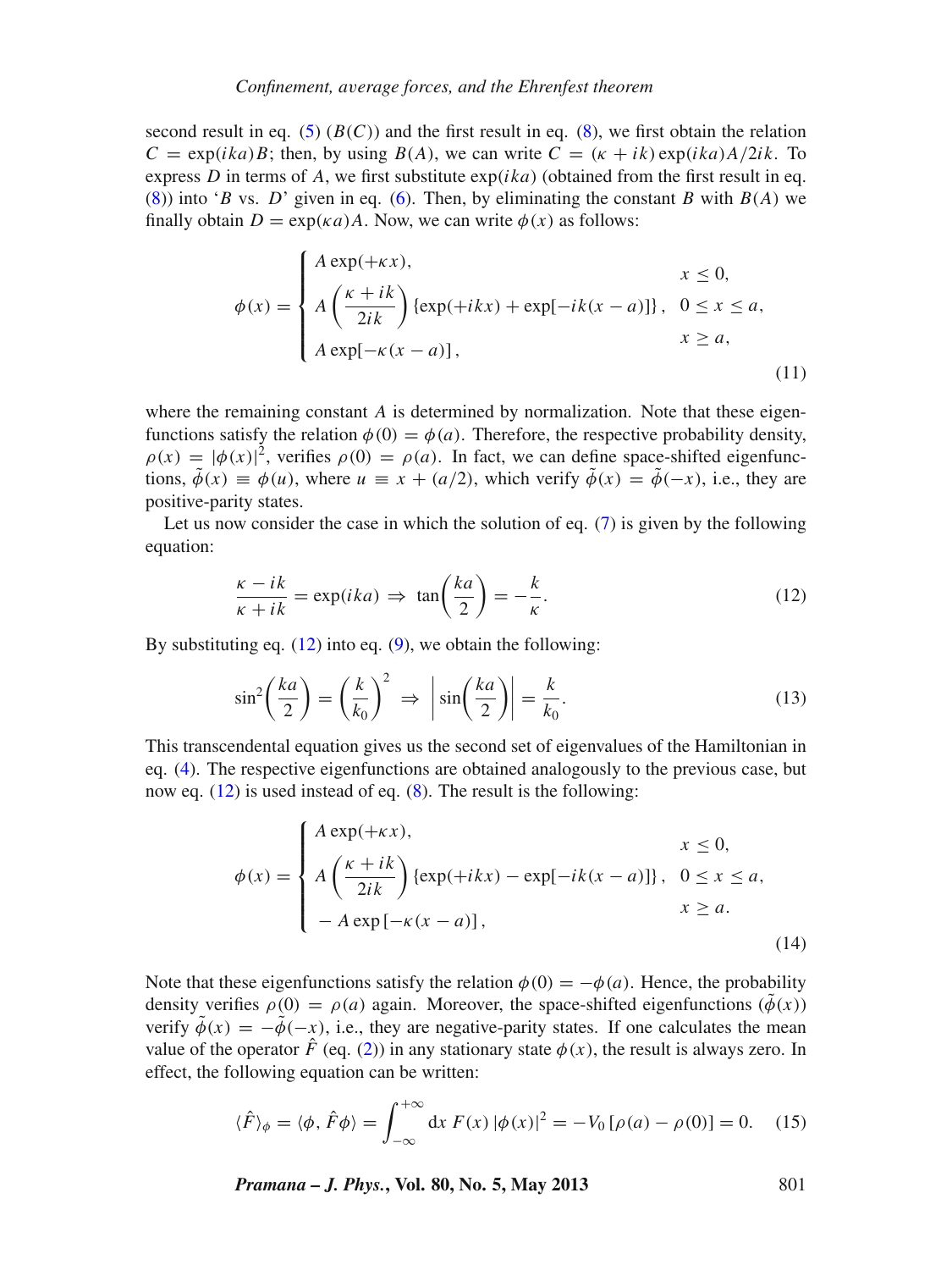#### <span id="page-5-0"></span>**3. The infinite well depth limit**

In the limit  $V_0 \rightarrow \infty$ , the finite square well becomes an infinite square well. The eigenvalues of the Hamiltonian operator (eq. [\(4\)](#page-2-2)) in the potential

<span id="page-5-2"></span>
$$
V(x) = \lim_{V_0 \to \infty} V_0 \left[ \Theta(-x) + \Theta(x - a) \right], \quad -\infty < x < +\infty,\tag{16}
$$

are obtained from eqs [\(10\)](#page-3-5) and [\(13\)](#page-4-1). By using the definitions for  $k$  and  $k_0$ , we obtain the following results, respectively:

$$
\left|\cos\left(\frac{ka}{2}\right)\right| = \frac{k}{k_0} = \sqrt{\frac{\varepsilon}{V_0}} \to 0 \Rightarrow k \to \frac{\pi}{a}, \frac{3\pi}{a}, \frac{5\pi}{a}, \dots,
$$

$$
\left|\sin\left(\frac{ka}{2}\right)\right| = \frac{k}{k_0} = \sqrt{\frac{\varepsilon}{V_0}} \to 0 \Rightarrow k \to \frac{2\pi}{a}, \frac{4\pi}{a}, \frac{6\pi}{a}, \dots.
$$

Therefore,

<span id="page-5-3"></span>
$$
k \to \frac{n\pi}{a} \equiv K_n \Rightarrow \varepsilon \to \frac{\hbar^2}{2M} \left(\frac{n\pi}{a}\right)^2 \equiv E_n, \quad n = 1, 2, 3, \dots \tag{17}
$$

Note that the corresponding eigenfunctions for odd (even) *n* are obtained from the solution given in eq. [\(11\)](#page-4-2) (eq. [\(14\)](#page-4-3)). Clearly, in the limit  $V_0 \rightarrow \infty$ , all the eigenfunctions verify the given in eq. (11) (eq. (14)). Clearly, in the finite  $v_0 \to \infty$ , an the eigenfunctions vertify the result  $\phi(x) \to 0 \equiv \psi_n(x)$  for  $x \le 0$  and  $x \ge a$  (this is true because  $1/\kappa \approx \hbar/\sqrt{2M V_0} \to$ 0). In order to obtain  $\phi(x)$  inside the (infinite) well (i.e.,  $\psi_n(x)$ ), we need to use the following two results:

$$
\exp(ika) = \mp \left(\frac{\kappa - ik}{\kappa + ik}\right) \approx \mp \left(\frac{\sqrt{V_0} - i\sqrt{\varepsilon}}{\sqrt{V_0} + i\sqrt{\varepsilon}}\right) \to \mp 1,
$$

where the minus (plus) sign applies to the solution given in eq.  $(11)$  (eq.  $(14)$ ), and

$$
\frac{\kappa + ik}{2ik} \approx \frac{1}{2i} \sqrt{\frac{V_0}{\varepsilon}}.
$$

Throughout this paper, we use the approximation sign ' $\approx$ ' in any expression in which  $V_0 \gg \varepsilon$ . By substituting these results into  $\phi(x)$  for the interval  $0 \le x \le a$  (see eqs [\(11\)](#page-4-2) and [\(14\)](#page-4-3)), with  $k \to n\pi/a$  and  $\varepsilon \to E_n$ , we obtain the following equation:

<span id="page-5-1"></span>
$$
\phi(x) \equiv \phi_n(x) \approx A \sqrt{\frac{V_0}{E_n}} \sin\left(\frac{n\pi x}{a}\right), \quad n = 1, 2, 3, \dots, \quad 0 \le x \le a. \tag{18}
$$

Because  $V_0 \gg \varepsilon$ , there is practically no contribution from the regions outside the well to the normalization. Thus, we can write the following (with  $A \in \mathbb{R}$ ):

$$
1 = \lim_{V_0 \to \infty} \int_{-\infty}^{+\infty} dx \ |\phi_n(x)|^2 = \lim_{V_0 \to \infty} \int_0^a dx \ |\phi_n(x)|^2
$$

$$
\approx A^2 \frac{V_0}{E_n} \int_0^a dx \ \sin^2\left(\frac{n\pi x}{a}\right).
$$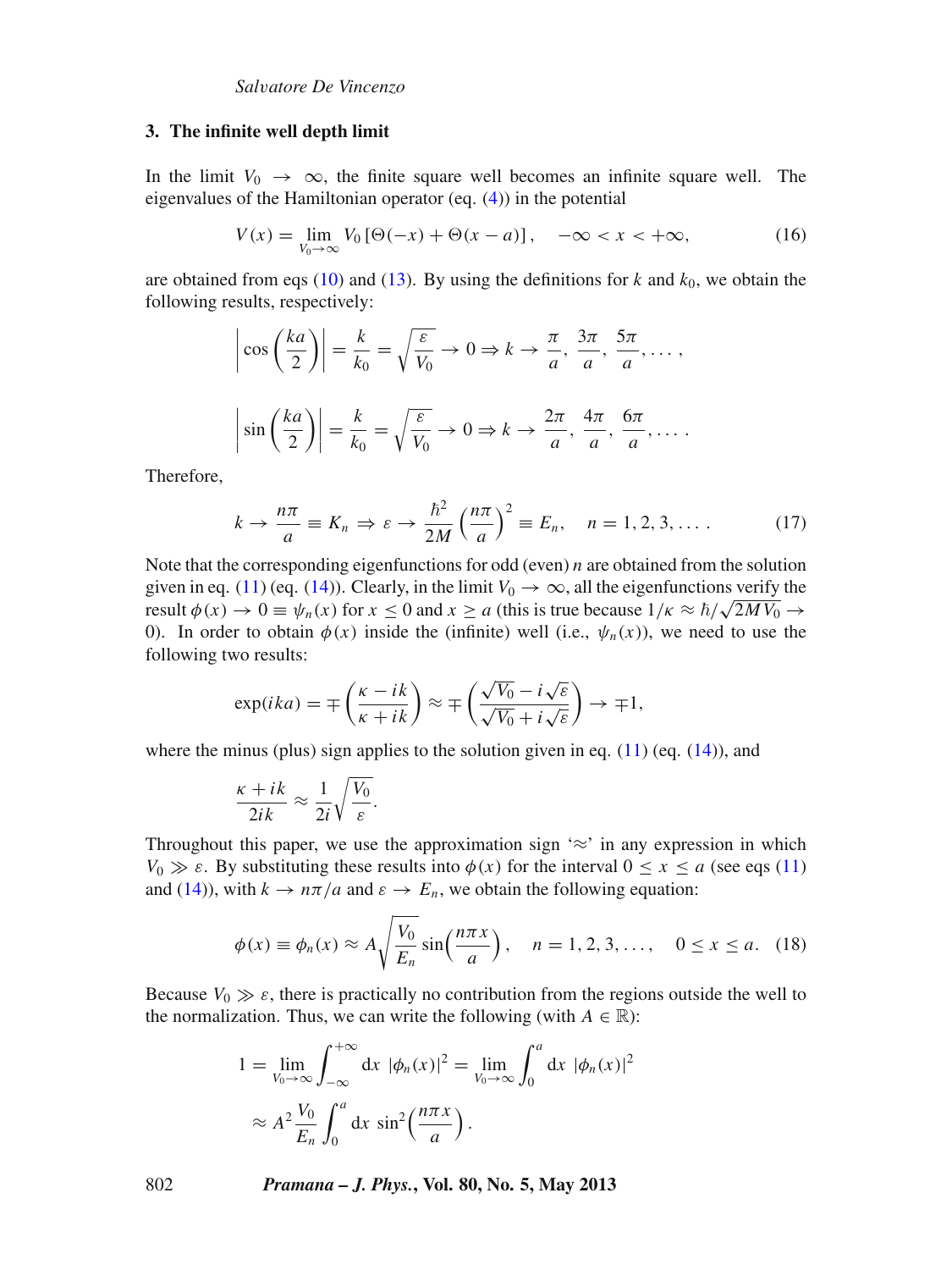By integrating, we obtain the following equation:

$$
A \approx \sqrt{\frac{2}{a}} \sqrt{\frac{E_n}{V_0}}.
$$
\n(19)

If we substitute this result into eq.  $(18)$ , we arrive at the usual result:

$$
\phi_n(x) \approx \sqrt{\frac{2}{a}} \sqrt{\frac{E_n}{V_0}} \sqrt{\frac{V_0}{E_n}} \sin\left(\frac{n\pi x}{a}\right),
$$
  

$$
\Rightarrow \psi_n(x) = \lim_{V_0 \to \infty} \phi_n(x) = \sqrt{\frac{2}{a}} \sin\left(\frac{n\pi x}{a}\right), \quad n = 1, 2, 3, ....
$$
 (20)

Note that this result is independent of  $V_0$  at the end, i.e., even before explicitly taking the limit of  $V_0 \rightarrow \infty$ . Summing up, the eigenfunctions of the Hamiltonian  $\hat{H}$  (eq. [\(4\)](#page-2-2)) with the infinite square well potential (eq.  $(16)$ ) can be written as follows:

<span id="page-6-2"></span>
$$
\psi_n(x) = \sqrt{\frac{2}{a}} \sin\left(\frac{n\pi x}{a}\right) [\Theta(x) - \Theta(x - a)], \quad n = 1, 2, 3, \dots,
$$
 (21)

where  $x \in (-\infty, +\infty)$ . Moreover, they satisfy the 'extended' Dirichlet boundary condition  $\psi_n(x \leq 0) = \psi_n(x \geq a) = 0$ . We would like to stress that, precisely because of this boundary condition, the operator  $\hat{H}$  can be considered equivalent to a non-selfadjoint kinetic energy operator  $\hat{T}$  (see eq. [\(4\)](#page-2-2)) acting on functions  $\psi(x) \in \mathcal{L}^2(\mathbb{R})$  with  $(\hat{T}\psi)(x) \in \mathcal{L}^2(\mathbb{R})$  and verifying the somewhat strong boundary condition  $\psi(x < 0)$  =  $\psi(x > a) = 0$  [\[8](#page-13-7)].

The procedure we have used to obtain  $\psi_n(x)$ , although correct, does not give us directly the approximate value that the eigenfunctions assume for  $x = 0$  and  $x = a +$  as functions of  $V_0$  (when  $V_0 \gg \varepsilon$ ). We can solve this issue by introducing a new constant *A'*, which is related to  $A$  as follows (observe the solutions in eqs  $(11)$  and  $(14)$ ):

<span id="page-6-0"></span>
$$
A = \frac{k}{\kappa + ik} A'.
$$
 (22)

By substituting eq. [\(22\)](#page-6-0) into eqs [\(11\)](#page-4-2) and [\(14\)](#page-4-3) and using the result  $A \approx \sqrt{E_n/V_0} A'$ , we obtain the following result:

<span id="page-6-1"></span>
$$
\phi(x) \equiv \phi_n(x) \approx \begin{cases} A' \sqrt{\frac{E_n}{V_0}} \exp(+\kappa x), & x \le 0, \\ A' \frac{1}{2i} \left\{ \exp(+i K_n x) \pm \exp[-i K_n (x-a)] \right\}, 0 \le x \le a, \\ \pm A' \sqrt{\frac{E_n}{V_0}} \exp[-\kappa (x-a)], & x \ge a, \end{cases}
$$
(23)

where the upper (lower) sign applies to the solution given in eq.  $(11)$  (eq.  $(14)$ ). Moreover, where the upper (lower) sign applies to the solution given in eq. (11) (eq. (14)). Moreover,<br> $\kappa \approx \sqrt{2M V_0}/\hbar$  and exp( $i K_n a$ ) =  $\mp 1$ . Clearly, from [\(23\)](#page-6-1), we have that  $\phi_n(x) \to 0$  $\psi_n(x)$  for  $x \notin (0, a)$  and  $\psi_n(x) = A' \sin(n\pi x/a)$  for  $x \in [0, a]$ , where  $A' = \sqrt{2/a}$ . This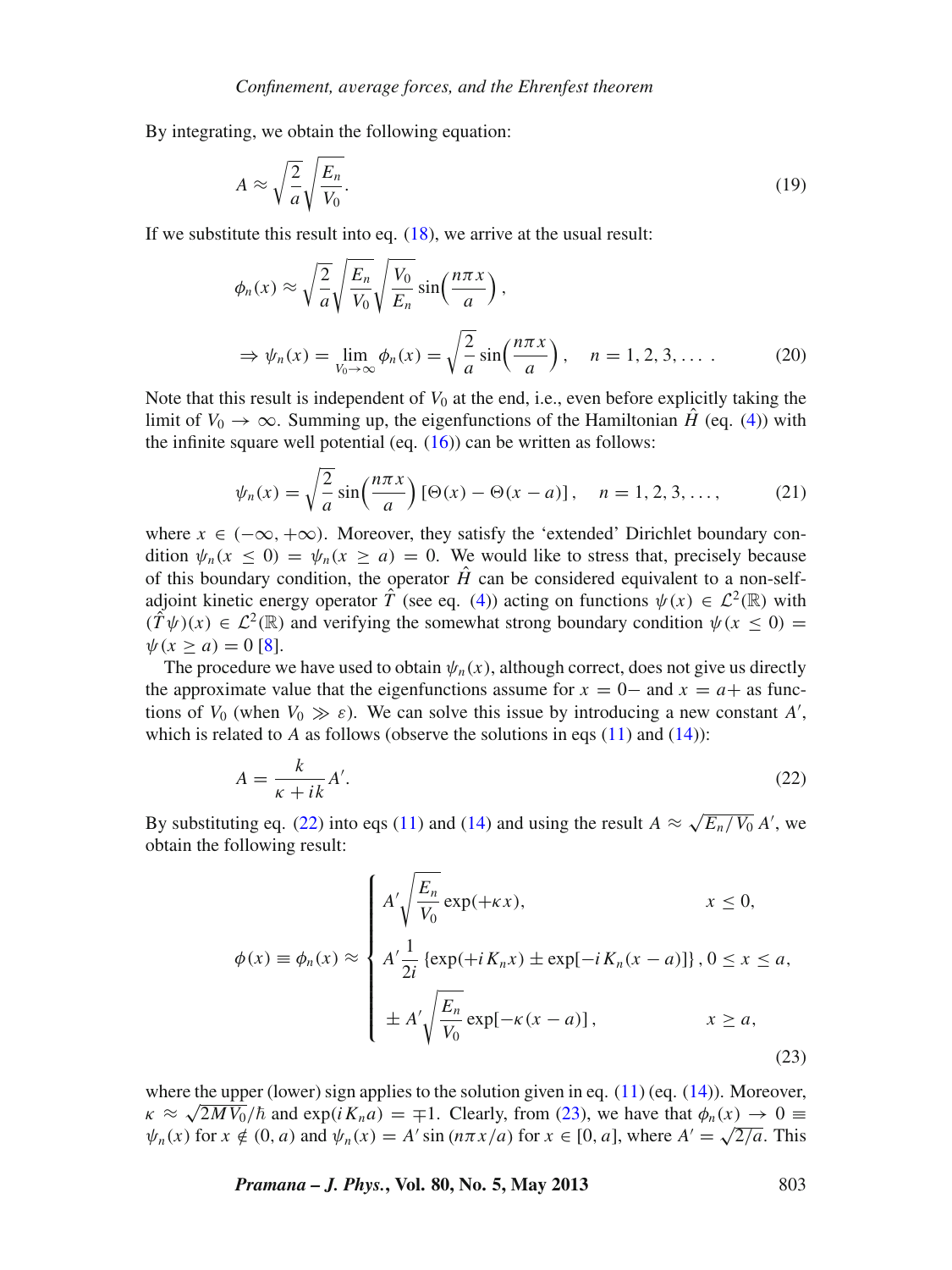result is consistent with the result given in eq.  $(21)$ . Nevertheless (from  $(23)$ ), we can also write the results as follows:

<span id="page-7-2"></span>
$$
\phi_n(0) \approx \sqrt{\frac{2}{a}} \sqrt{\frac{E_n}{V_0}}, \quad \phi_n(a) \approx (-1)^{n+1} \sqrt{\frac{2}{a}} \sqrt{\frac{E_n}{V_0}}, \quad n = 1, 2, 3, ....
$$
 (24)

Therefore, the respective stationary-state probability density,  $\rho_n(x) = |\phi_n(x)|^2$ , satisfies the periodic boundary condition:

<span id="page-7-0"></span>
$$
\rho_n(0) = \rho_n(a) \approx \frac{2}{a} \frac{E_n}{V_0}, \quad n = 1, 2, 3, \dots
$$
 (25)

As a consequence, the mean value of the force operator is zero (see expression [\(15\)](#page-4-4)). However, it is also important to note that  $\langle \hat{F} \rangle_{\psi_n} = \langle \psi_n, \hat{F} \psi_n \rangle$  is really independent of  $V_0$ (which is valid when  $V_0$  tends to infinity). In effect, if we substitute the relations given in eq.  $(25)$  into eq.  $(15)$ , we obtain the following:

$$
\langle \hat{F} \rangle_{\psi_n} = \lim_{V_0 \to \infty} -V_0 \left[ \rho_n(a) - \rho_n(0) \right] = \lim_{V_0 \to \infty} -V_0 \left( \frac{2}{a} \frac{E_n}{V_0} - \frac{2}{a} \frac{E_n}{V_0} \right)
$$
  
=  $-\left( \frac{2}{a} E_n - \frac{2}{a} E_n \right) = 0, \quad n = 1, 2, 3, ....$  (26)

This result also tells us that the average force encountered by the particle when it hits the (infinite) wall at  $x = 0$  is  $+2E_n/a$ , and at  $x = a$  it is  $-2E_n/a$  (which is precisely the result obtained in ref. [\[4\]](#page-13-3)).

In order to procure a non-trivial mean value of the force operator, let us consider a normalized complex general state  $\Psi = \Psi(x, t)$  of the following form:

<span id="page-7-1"></span>
$$
\Psi(x,t) = \sum_{n=1} A_n \psi_n(x) \exp\left(-i\frac{E_n}{\hbar}t\right), \quad -\infty < x < +\infty,\tag{27}
$$

where  $\psi_n(x)$  is given by eq. [\(21\)](#page-6-2). Moreover, we have  $\sum_{n=1} |A_n|^2 = 1$  because  $\|\Psi\|^2 \equiv$  $\langle \Psi, \Psi \rangle = 1$  (for all *t*). By substituting eq. [\(21\)](#page-6-2) into eq. [\(27\)](#page-7-1), we can also write the following result:

$$
\Psi(x,t) = \sum_{n=1} A_n u_n(x) \exp\left(-i\frac{E_n}{\hbar}t\right) [\Theta(x) - \Theta(x-a)],\tag{28}
$$

where  $x \in (-\infty, +\infty)$  and the functions  $u_n(x)$  are given by the following expression:

$$
u_n(x) = \sqrt{\frac{2}{a}} \sin\left(\frac{n\pi x}{a}\right), \quad n = 1, 2, 3, ....
$$
 (29)

Clearly, in the region  $0 \le x \le a$ , i.e., just inside the infinite well (the box),  $u_n(x)$ coincides with  $\psi_n(x)$ . The Hamiltonian for a (free) particle permanently confined to a box is simply  $\hat{h} \equiv \hat{T}$  (see eq. [\(4\)](#page-2-2)), and it acts (essentially) on functions  $u(x) \in \mathcal{L}^2([0, a])$  such that  $(\hat{h}u)(x)$  is also in  $\mathcal{L}^2([0, a])$  but obeying the Dirichlet boundary condition,  $u(0)$  =  $u(a) = 0$ . The normalized eigenfunctions to  $\hat{h}$  are precisely the functions  $u_n(x)$ , and its eigenvalues are the same as those of  $\hat{H}$  (see eq. [\(17\)](#page-5-3)).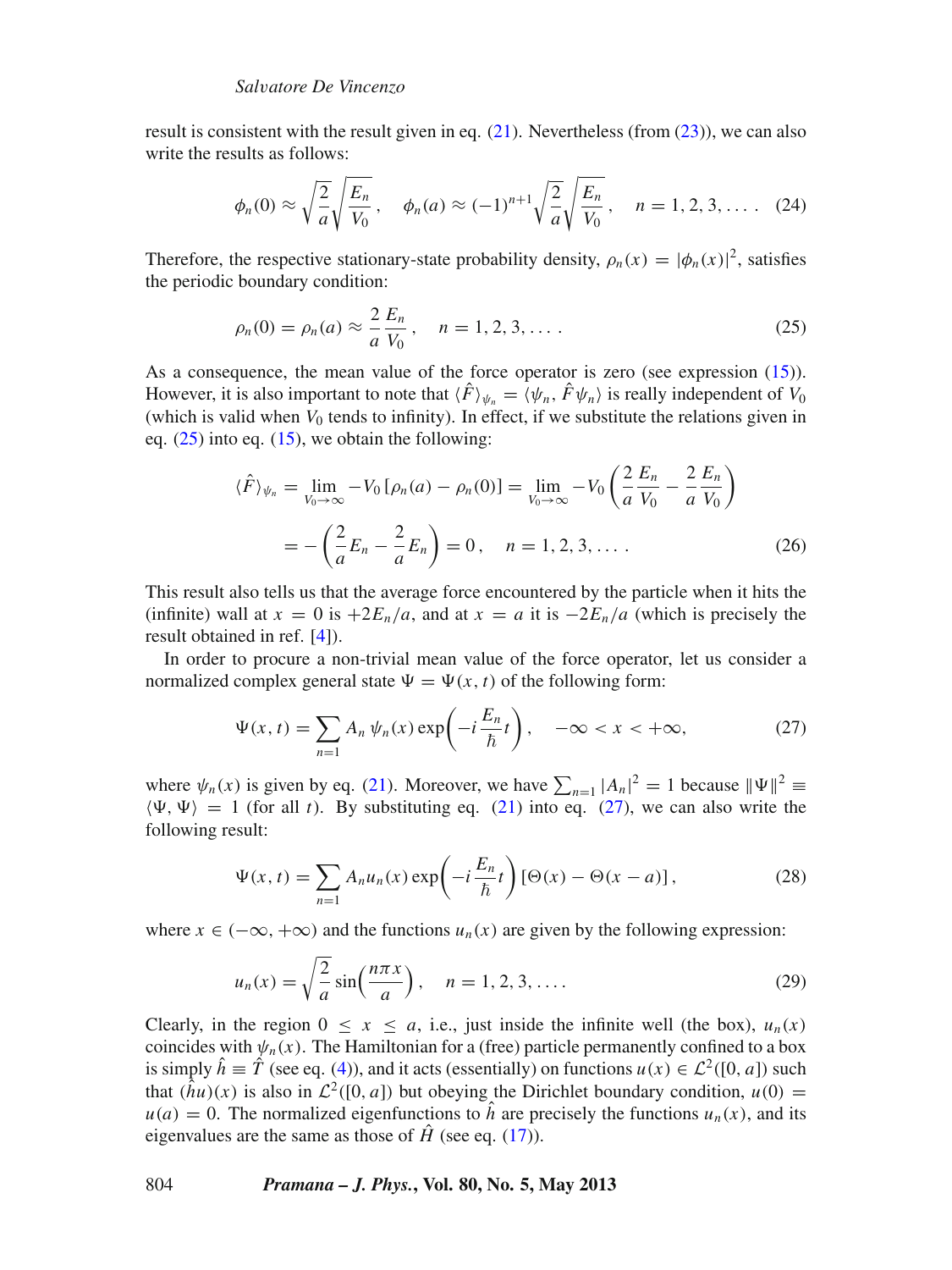The mean value of the force operator at time *t* in the general state given in eq. [\(27\)](#page-7-1),  $\langle \hat{F} \rangle$ <sub> $\Psi$ </sub> =  $\langle \Psi, \hat{F} \Psi \rangle$ , can be written as follows:

<span id="page-8-3"></span>
$$
\langle \hat{F} \rangle_{\Psi} = \sum_{n,m=1} A_n^* A_m \, (\hat{F})_{n,m} \, \exp\bigg[ i \frac{(E_n - E_m)}{\hbar} t \bigg],\tag{30}
$$

where the matrix elements of  $\hat{F}$ ,  $(\hat{F})_{n,m} = \langle \psi_n, \hat{F} \psi_m \rangle = \int_{-\infty}^{+\infty} dx \psi_n^*(x) F(x) \psi_m(x)$ , are given by the following equation (see eq.  $(2)$ ):

<span id="page-8-1"></span>
$$
(\hat{F})_{n,m} = \lim_{V_0 \to \infty} -V_0 \left[ \phi_n^*(a)\phi_m(a) - \phi_n^*(0)\phi_m(0) \right]. \tag{31}
$$

Substituting the results given in eq.  $(24)$  into eq.  $(31)$ , we obtain the following formula:

<span id="page-8-2"></span>
$$
(\hat{F})_{n,m} = \lim_{V_0 \to \infty} -V_0 \left[ (-1)^{n+m} \frac{2}{a} \frac{\sqrt{E_n E_m}}{V_0} - \frac{2}{a} \frac{\sqrt{E_n E_m}}{V_0} \right]
$$

$$
= -\frac{2}{a} \sqrt{E_n E_m} \left[ (-1)^{n+m} - 1 \right].
$$
(32)

This result confirms that these matrix elements are really independent of  $V_0$  (in the limit  $V_0 \rightarrow \infty$ ) [\[3\]](#page-13-2). Moreover, they do not vanish when *n* is even (odd) and *m* is odd (even). Substituting the formula for  $(F)_{n,m}$  given in eq. [\(32\)](#page-8-2) into eq. [\(30\)](#page-8-3), we can write a general expression for the average value of the operator  $\hat{F}$ :

<span id="page-8-4"></span>
$$
\langle \hat{F} \rangle_{\Psi} = -\frac{2}{a} \sum_{n,m=1} A_n^* A_m \sqrt{E_n E_m} \left[ (-1)^{n+m} - 1 \right] \exp \left[ i \frac{(E_n - E_m)}{\hbar} t \right]. \tag{33}
$$

Importantly,  $\langle \hat{F} \rangle_{\Psi \in \mathcal{L}^2(\mathbb{R})}$  is valid in the limit as *V*<sub>0</sub> approaches infinity. Thus, this result should also be formally equal to the mean value of a boundary quantum force (for example,  $f_B$ ) but employing functions  $u \in \mathcal{L}^2([0, a])$  that obey the Dirichlet boundary condition,  $u(0) = u(a) = 0$ . It is clear that  $f<sub>B</sub>$  cannot be simply written as the derivative of the external potential inside the box  $(0 \le x \le a)$  because this potential may be zero. However, the mean value of  $f_B$  (in a state  $u \in L^2([0, a])$ ) does not vanish. We return to this point in [§5.](#page-9-0)

#### <span id="page-8-0"></span>**4. Ehrenfest's theorem for a particle-in-an-infinite-square-well-potential**

Now we show that the mean values of the position  $(\hat{X} = x)$  and momentum  $(\hat{P} = x)$  $-i\hbar\partial/\partial x$ ) operators at time *t* for the state  $\Psi$  that we used before to calculate the average force have the expected relationship. First, the expectation value of the position operator is the following:

$$
\langle \hat{X} \rangle_{\Psi} = \sum_{n,m=1} A_n^* A_m(\hat{X})_{n,m} \exp\left[i\frac{(E_n - E_m)}{\hbar}t\right],\tag{34}
$$

where the matrix elements of  $\hat{X}$ ,  $(\hat{X})_{n,m} = \langle \psi_n, \hat{X} \psi_m \rangle = \int_{-\infty}^{+\infty} dx \psi_n^*(x) x \psi_m(x)$ , i.e.,  $(\hat{X})_{n,m} = \int_0^a dx \, u_n^*(x) x u_m(x)$ , are given by the following expression:

$$
(\hat{X})_{n,m} = \begin{cases} \frac{a}{2}, & n = m, \\ \frac{2\hbar^2}{Ma} \frac{\sqrt{E_n E_m}}{(E_n - E_m)^2} \left[ (-1)^{n+m} - 1 \right], & n \neq m. \end{cases}
$$
(35)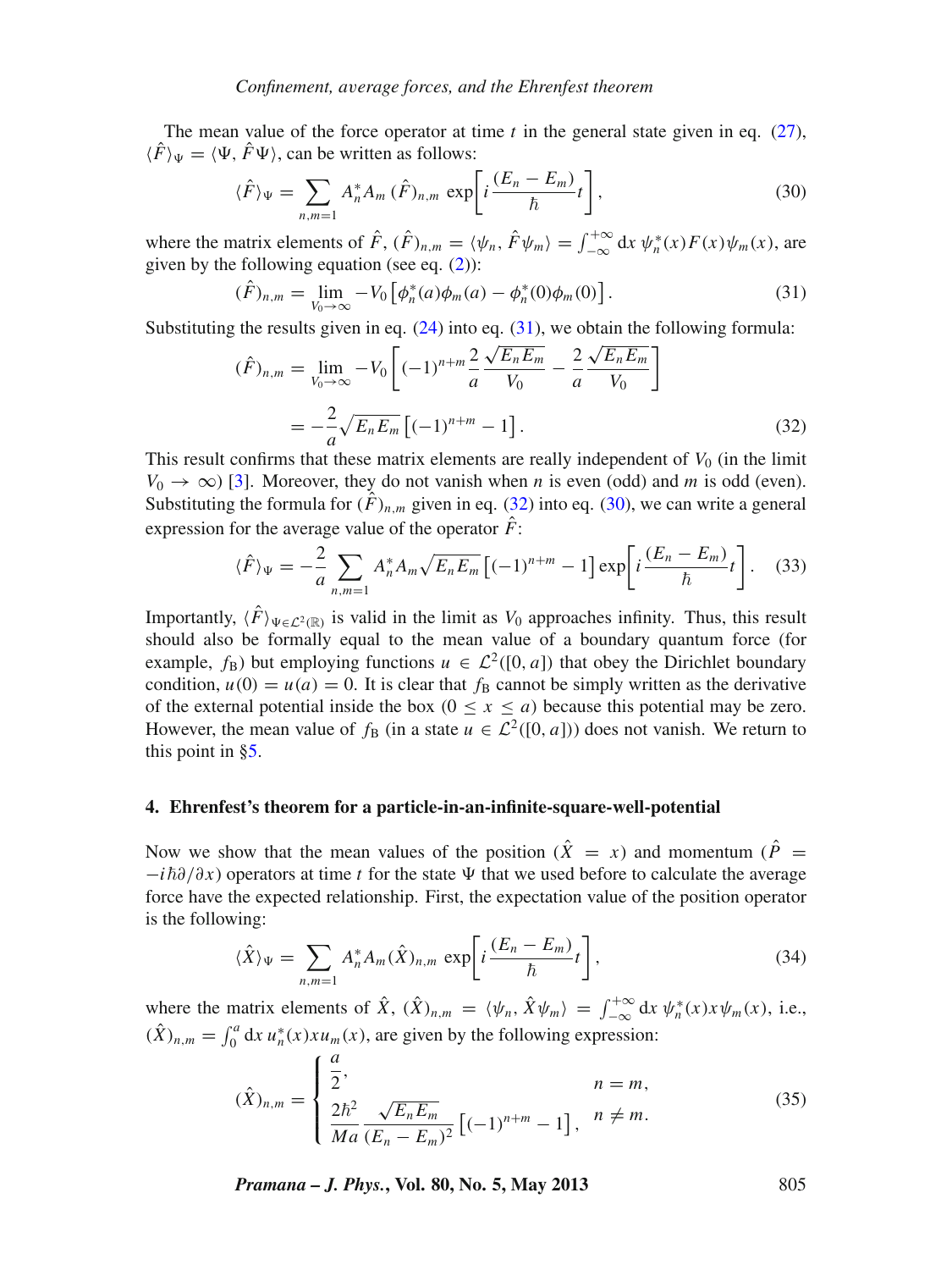Then, we can write a general expression for the average value of the operator  $\hat{X}$ :

<span id="page-9-1"></span>
$$
\langle \hat{X} \rangle_{\Psi} = \frac{a}{2} + \frac{2\hbar^2}{Ma} \sum_{\substack{n \neq m=1}} A_n^* A_m \frac{\sqrt{E_n E_m}}{(E_n - E_m)^2} \left[ (-1)^{n+m} - 1 \right]
$$

$$
\times \exp \left[ i \frac{(E_n - E_m)}{\hbar} t \right], \tag{36}
$$

where the latter summation sign means  $\sum_{n=1}^{\infty} \sum_{m=1}^{\infty}$  with  $n \neq m$ . Likewise, the expectation value of the momentum operator is as follows:

$$
\langle \hat{P} \rangle_{\Psi} = \sum_{n,m=1} A_n^* A_m (\hat{P})_{n,m} \exp \left[ i \frac{(E_n - E_m)}{\hbar} t \right], \tag{37}
$$

where the matrix elements of  $\hat{P}$ ,  $(\hat{P})_{n,m} = \langle \psi_n, \hat{P} \psi_m \rangle = -i\hbar \int_{-\infty}^{+\infty} dx \psi_n^*(x) \psi_m'(x)$ , i.e.,  $(\hat{P})_{n,m} = -i\hbar \int_0^a dx \, u_n^*(x) u_m'(x)$ , are given by the following expression:

$$
(\hat{P})_{n,m} = \begin{cases} 0, & n = m, \\ i \frac{2\hbar}{a} \frac{\sqrt{E_n E_m}}{E_n - E_m} \left[ (-1)^{n+m} - 1 \right], & n \neq m. \end{cases}
$$
(38)

Thus, we obtain a general expression for the average value of the operator  $\hat{P}$ :

<span id="page-9-2"></span>
$$
\langle \hat{P} \rangle_{\Psi} = i \frac{2\hbar}{a} \sum_{n \neq m=1} A_n^* A_m \frac{\sqrt{E_n E_m}}{E_n - E_m} \left[ (-1)^{n+m} - 1 \right] \exp \left[ i \frac{(E_n - E_m)}{\hbar} t \right]. \tag{39}
$$

Note that these two (Hermitian) operators act on functions in  $\mathcal{L}^2(\mathbb{R})$  that are different from zero in the (open) interval  $(0, a)$  (although, of course, these functions may have nodes there).

It readily follows from eqs  $(36)$  and  $(39)$  that

<span id="page-9-4"></span><span id="page-9-3"></span>
$$
\frac{\mathrm{d}}{\mathrm{d}t}\langle\hat{X}\rangle_{\Psi} = \frac{1}{M}\langle\hat{P}\rangle_{\Psi},\tag{40}
$$

and, considering eq. [\(33\)](#page-8-4), we arrive at the desired result:

$$
\frac{\mathrm{d}}{\mathrm{d}t}\langle\hat{P}\rangle_{\Psi} = \langle\hat{F}\rangle_{\Psi}.\tag{41}
$$

Thus, the Ehrenfest theorem for a particle-in-an-infinite-square-well potential has been explicitly confirmed for the general state given in eq. [\(27\)](#page-7-1), which belongs to  $\mathcal{L}^2(\mathbb{R})$ .

### <span id="page-9-0"></span>**5. Ehrenfest's theorem for a particle-in-a-box**

In this section, we begin by presenting the formal time derivatives of the mean value of the position ( $\hat{x} = x$ ) and momentum ( $\hat{p} = -i\hbar \partial/\partial x$ ) operators for a particle-in-a-box. Actually, the formal calculation of these derivatives for a particle moving in the entire real line leads us to the Ehrenfest theorem  $[9,10]$  $[9,10]$  (provided that the state and its derivative vanish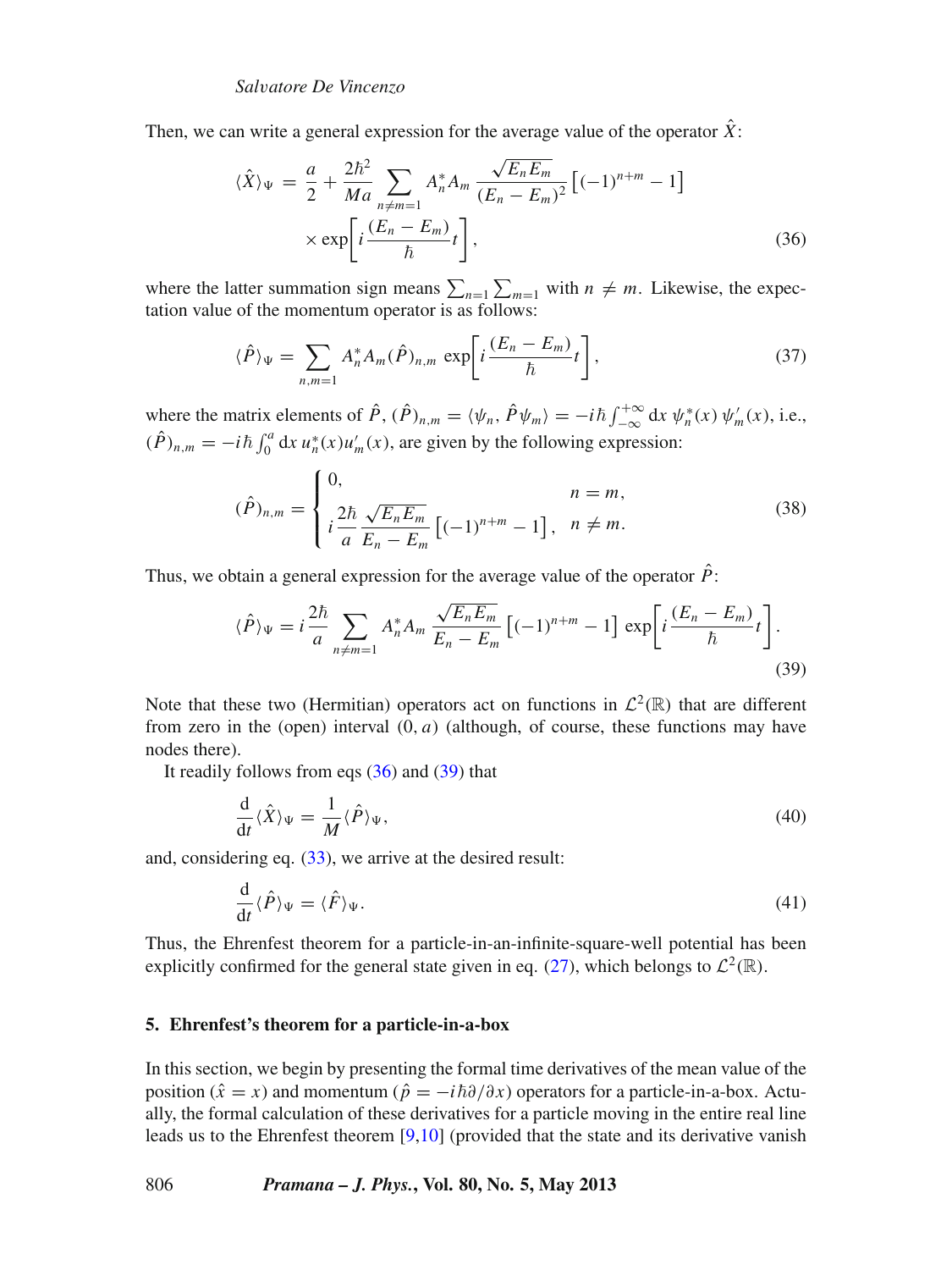at infinity). However, for a particle-in-a-box ( $x \in [0, a] \equiv \Omega$ ), the quantities  $d\hat{x}/dt$  and  $d\langle \hat{p}\rangle/dt$  do not always satisfy this theorem. In fact, certain boundary terms (that are not necessarily zero) arise in the formal calculation of these derivatives. Naturally, there is a large variety of boundary conditions that can be imposed in this case, one of them is the Dirichlet boundary condition.

In the (standard) textbooks demonstration of the Ehrenfest theorem, one commonly notes the presence of the commutators  $[\hat{h}, \hat{x}]$  and  $[\hat{h}, \hat{p}]$ , where  $\hat{h}$  is the Hamiltonian. Indeed, the formal evaluation of the mean values of these quantities always leads to the Ehrenfest theorem. However, to be strict, the writing of these commutators may be meaningless (especially for the particle-in-a-box problem) unless a proper analysis related to the domains of the involved operators (and their compositions) is made. To examine some of the difficulties that may arise, as well as the weak points of the formal argument, refs [\[11](#page-13-10)[–14](#page-13-11)] can be consulted (ref. [\[12\]](#page-13-12), which was recently discovered by the present author, is particularly important). For a rigorous mathematical derivation of the Ehrenfest theorem (under some not-too-stringent assumptions), see ref. [\[15](#page-13-13)]. For a more general (and rigorous) derivation, see ref. [\[16\]](#page-13-14). Recently, we have presented a new, pertinent, strictly formal study of this problem in which the boundary terms present in the derivatives of  $\langle \hat{x} \rangle$ and  $\langle \hat{p} \rangle$  are also written only in terms of the probability density, its spatial derivative, the probability current density, and the external potential [\[17\]](#page-13-15).

Let  $\hat{o}$  be a time-independent operator (such as  $\hat{x}$  or  $\hat{p}$ ). The time derivative of its mean value  $\langle \hat{\partial} \rangle_u = \langle u, \hat{\partial} u \rangle$  in the normalized state  $u = u(x, t) \implies u \in \mathcal{L}^2(\Omega)$ , which evolves in time according to the Schrödinger equation  $\partial u/\partial t = -i\hat{h}u/\hbar$  (the Hamiltonian operator is

$$
\hat{h} = -\frac{\hbar^2}{2M} \frac{\partial^2}{\partial x^2} + v(x),\tag{42}
$$

and  $v(x)$  is the external potential inside the box), can be calculated as follows:

$$
\frac{d}{dt}\langle \hat{\partial} \rangle_u = \left\langle \frac{\partial u}{\partial t}, \hat{\partial} u \right\rangle + \left\langle u, \hat{\partial} \frac{\partial u}{\partial t} \right\rangle = \frac{i}{\hbar} \langle \hat{h} u, \hat{\partial} u \rangle - \frac{i}{\hbar} \langle u, \hat{\partial} \hat{h} u \rangle
$$

$$
= \frac{i}{\hbar} \left( \langle \hat{h} u, \hat{\partial} u \rangle - \langle u, \hat{h} \hat{\partial} u \rangle \right) + \frac{i}{\hbar} \langle u, [\hat{h}, \hat{\partial}] u \rangle,
$$
(43)

where  $[\hat{h}, \hat{o}] = \hat{h}\hat{o} - \hat{o}\hat{h}$ , as usual. When  $\hat{o} = \hat{x}$ , we can write

$$
\langle \hat{h}u, \hat{x}u \rangle - \langle u, \hat{h}\hat{x}u \rangle = \left[ -\frac{\hbar^2}{2M} \int_{\Omega} dx \, x \frac{\partial^2 u^*}{\partial x^2} u + \int_{\Omega} dx \, x v u^* u \right] - \left[ -\frac{\hbar^2}{2M} \int_{\Omega} dx \, u^* \frac{\partial^2}{\partial x^2} (xu) + \int_{\Omega} dx \, x v u^* u \right].
$$

By developing this expression and using the relation

$$
\frac{\partial^2 u^*}{\partial x^2} u - u^* \frac{\partial^2 u}{\partial x^2} = \frac{\partial}{\partial x} \left( \frac{\partial u^*}{\partial x} u - u^* \frac{\partial u}{\partial x} \right),
$$

we obtain  $[13,17]$  $[13,17]$  $[13,17]$ 

<span id="page-10-0"></span>
$$
\langle \hat{h}u, \hat{x}u \rangle - \langle u, \hat{h}\hat{x}u \rangle = -\frac{\hbar^2}{2M} \bigg[ x \bigg( \frac{\partial u^*}{\partial x} u - u^* \frac{\partial u}{\partial x} \bigg) - u^* u \bigg] \bigg|_0^a \,. \tag{44}
$$

<span id="page-10-1"></span>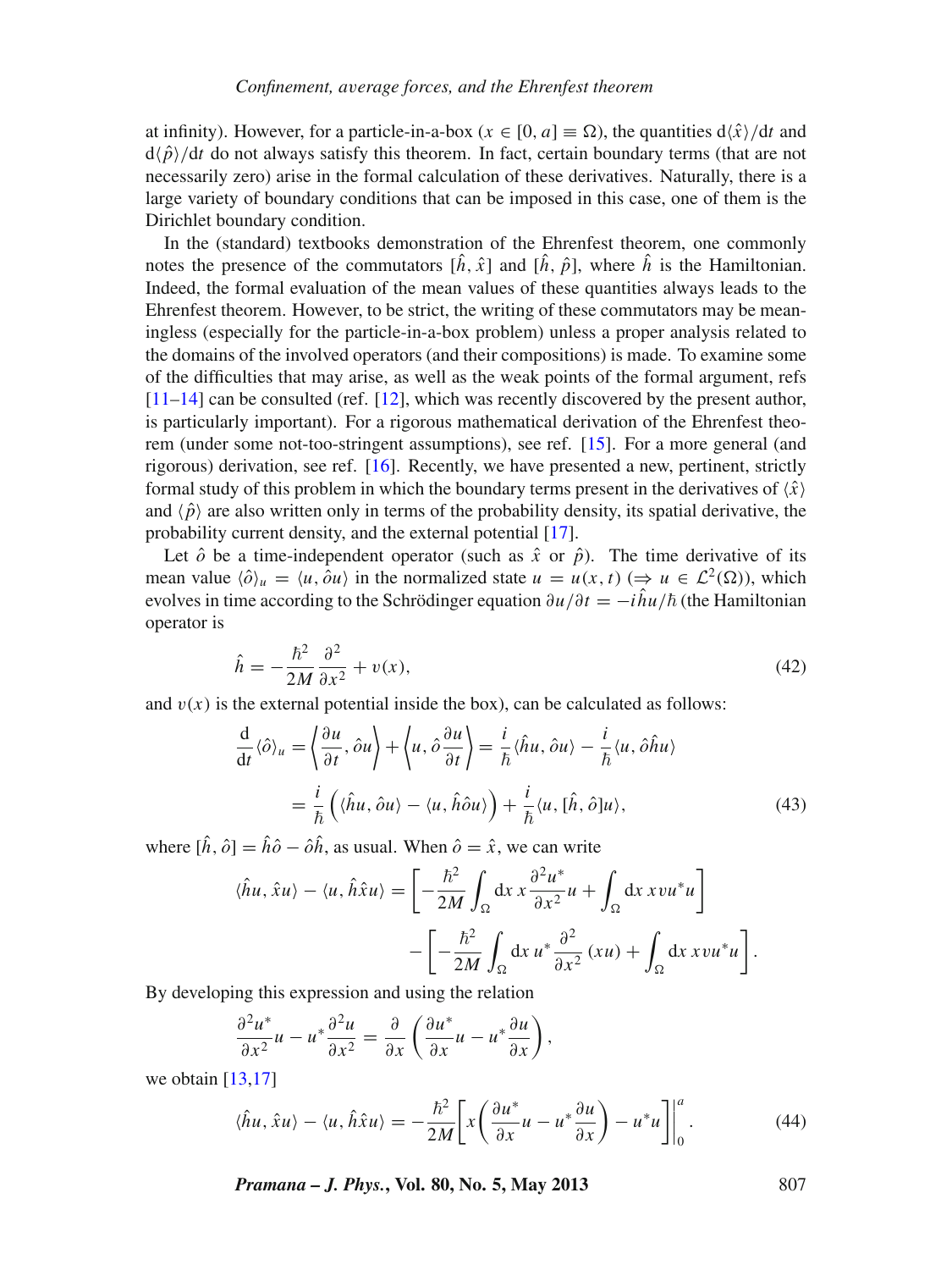Moreover,

$$
\langle u, [\hat{h}, \hat{x}]u \rangle = -\frac{\hbar^2}{2M} \int_{\Omega} dx \, u^* \frac{\partial^2}{\partial x^2} (xu) + \frac{\hbar^2}{2M} \int_{\Omega} dx \, x u^* \frac{\partial^2 u}{\partial x^2}.
$$

By developing this expression, we obtain

<span id="page-11-0"></span>
$$
\langle u, [\hat{h}, \hat{x}]u \rangle = -\frac{i\hbar}{M} \langle \hat{p} \rangle_u. \tag{45}
$$

For the particle-in-a-box, we take  $v(x) = 0$  and the Dirichlet boundary condition,  $u(0, t) = u(a, t) = 0$ . The latter implies that the boundary term in [\(44\)](#page-10-0) is zero. It should be noted that with this boundary condition, in addition to  $\hat{x}$ , the operators  $\hat{p}$  and  $\hat{h}$  are Hermitian (although  $\hat{h}$  is also self-adjoint) [\[14](#page-13-11)[,17](#page-13-15)]. After substituting eqs [\(44\)](#page-10-0) and [\(45\)](#page-11-0) into eq. [\(43\)](#page-10-1) (with  $\hat{\rho} = \hat{x}$ ), we obtain the expected result:

<span id="page-11-4"></span>
$$
\frac{\mathrm{d}}{\mathrm{d}t}\langle\hat{x}\rangle_u = \frac{1}{M}\langle\hat{p}\rangle_u. \tag{46}
$$

Likewise, when  $\hat{o} = \hat{p}$ , we can write

$$
\langle \hat{h}u, \hat{p}u \rangle - \langle u, \hat{h}\hat{p}u \rangle = \left[ i\hbar \frac{\hbar^2}{2M} \int_{\Omega} dx \, \frac{\partial^2 u^*}{\partial x^2} \frac{\partial u}{\partial x} - i\hbar \int_{\Omega} dx \, vu^* \frac{\partial u}{\partial x} \right] - \left[ i\hbar \frac{\hbar^2}{2M} \int_{\Omega} dx \, u^* \frac{\partial^2}{\partial x^2} \left( \frac{\partial u}{\partial x} \right) - i\hbar \int_{\Omega} dx \, vu^* \frac{\partial u}{\partial x} \right].
$$

By integrating by parts the first integral in  $\langle u, \hat{h} \hat{p} u \rangle$ , we obtain the result [\[13](#page-13-16)[,17](#page-13-15)]:

<span id="page-11-1"></span>
$$
\langle \hat{h}u, \hat{p}u \rangle - \langle u, \hat{h}\hat{p}u \rangle = i\hbar \frac{\hbar^2}{2M} \left( \frac{\partial u^*}{\partial x} \frac{\partial u}{\partial x} - u^* \frac{\partial^2 u}{\partial x^2} \right) \Big|_0^a.
$$
 (47)

Moreover,

$$
\langle u, [\hat{h}, \hat{p}]u \rangle = -i\hbar \frac{\hbar^2}{2M} \int_{\Omega} dx \, u^* \frac{\partial}{\partial x} \left( \frac{\partial^2 u}{\partial x^2} \right) + i\hbar \int_{\Omega} dx \, u^* \frac{\partial}{\partial x} \left( v u \right).
$$

By developing the derivative in the last integral above and simplifying, we obtain the result:

<span id="page-11-2"></span>
$$
\langle u, [\hat{h}, \hat{p}]u \rangle = i\hbar \left\langle \frac{\mathrm{d}v}{\mathrm{d}x} \right\rangle_{u} = -i\hbar \langle \hat{f} \rangle_{u},\tag{48}
$$

where  $\hat{f} = -dv(x)/dx$  is the external classical force upon the particle inside the box. By substituting eqs [\(47\)](#page-11-1) and [\(48\)](#page-11-2) into eq. [\(43\)](#page-10-1) (with  $\hat{o} = \hat{p}$ ) and after imposing  $v(x) = 0$  $(\Rightarrow \hat{f} = 0)$ , and the Dirichlet boundary condition, we obtain the following result:

<span id="page-11-3"></span>
$$
\frac{\mathrm{d}}{\mathrm{d}t}\langle\hat{p}\rangle_u = -\frac{\hbar^2}{2M} \left| \frac{\partial u}{\partial x} \right|^2 \bigg|_0^a.
$$
\n(49)

Note that the right-hand side of eq. [\(49\)](#page-11-3) can be written as the mean value of the quantum force (the latter is a non-local quantity in the sense that it is not a given function of the coordinates, but is dependent of the total quantum state of the system)

$$
f_{\rm B} = f_{\rm B}(x,t) \equiv -\frac{\hbar^2}{2M} \frac{1}{|u|^2} \frac{\partial}{\partial x} \left| \frac{\partial u}{\partial x} \right|^2,
$$
 (50)

808 *Pramana – J. Phys.***, Vol. 80, No. 5, May 2013**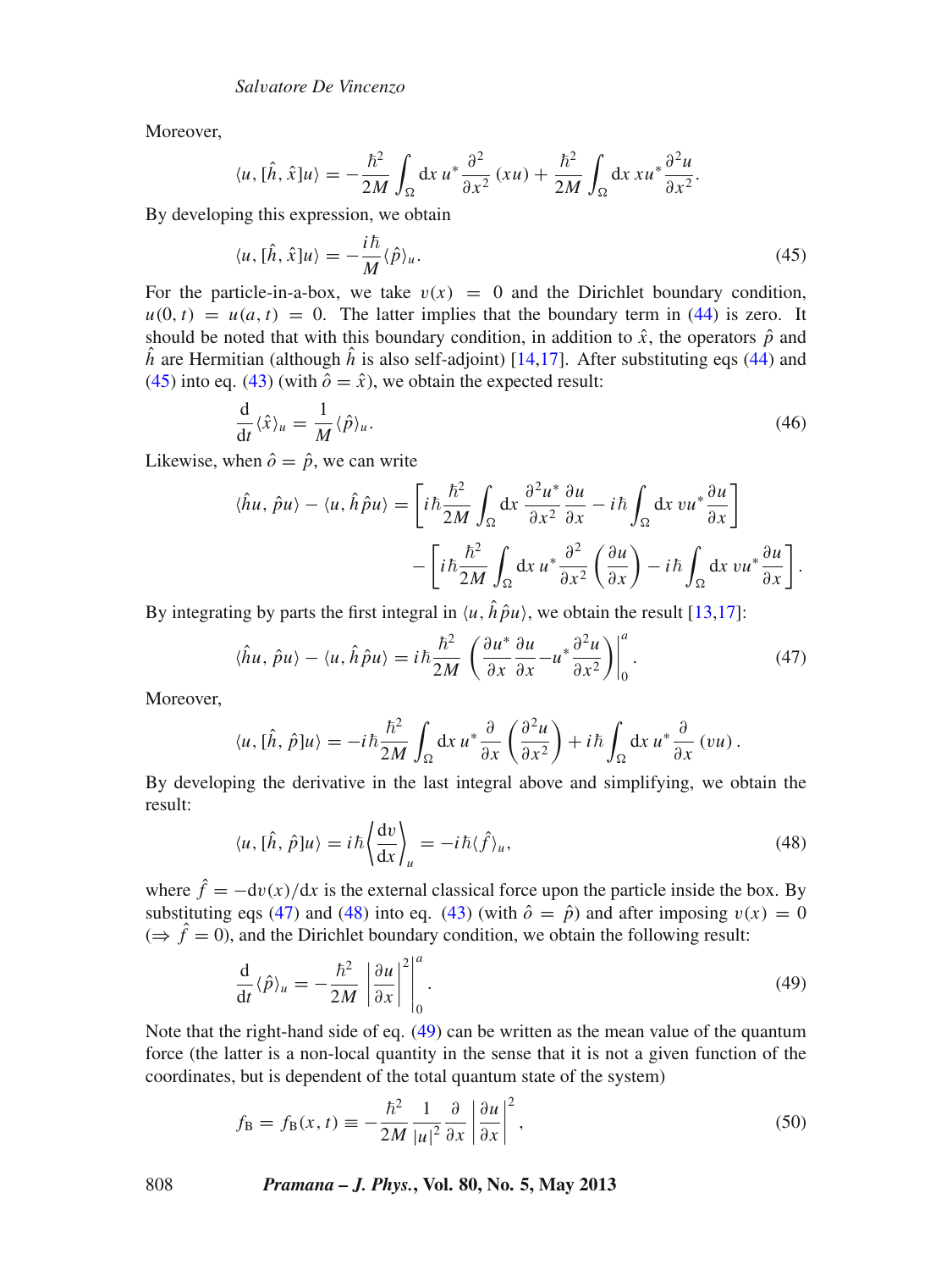in the normalized state  $u \in L^2(\Omega)$ , which satisfies the Dirichlet boundary condition. This is so because,  $\langle f_B \rangle_u = \int_{\Omega} dx f_B(x, t) |u(x, t)|^2$ . Hence,  $\langle f_B \rangle_u$  is always equal to a boundary term and  $f_B$  can be considered a boundary quantum force. Thus, in this case, the Ehrenfest theorem consists of eq. [\(46\)](#page-11-4) and the following expression:

<span id="page-12-2"></span>
$$
\frac{\mathrm{d}}{\mathrm{d}t}\langle\hat{p}\rangle_u = \langle f_{\mathrm{B}}\rangle_u. \tag{51}
$$

Note that for a particle-in-an-infinite-square-well-potential  $(u \to \Psi, 0 \to -\infty, a \to \Psi)$  $+\infty$ ), the boundary term in [\(47\)](#page-11-1) is zero, i.e.,  $\langle f_B \rangle_{\Psi} = 0$ . In fact, in the open interval  $\Omega = (-\infty, +\infty)$ ,  $\Psi$  and its derivative  $\partial \Psi / \partial x$  tend to zero for  $x \to \pm \infty$ .

If we consider a (normalized) complex general state  $u = u(x, t)$  of the form

<span id="page-12-1"></span>
$$
u(x,t) = \sum_{n=1} A_n u_n(x) \exp\left(-i\frac{E_n}{\hbar}t\right), \quad 0 \le x \le a,
$$
 (52)

where the eigenfunctions  $u_n(x)$  are given in eq. (29), then the general state  $\Psi(x, t)$  in eq. [\(27\)](#page-7-1) can be written as follows:

$$
\Psi(x,t) = u(x,t) \left[ \Theta(x) - \Theta(x-a) \right]. \tag{53}
$$

Therefore, the mean values calculated above for a particle-in-an-infinite-square-well-potential ([§4\)](#page-8-0),  $\langle X \rangle_{\Psi}$  and  $\langle \hat{P} \rangle_{\Psi}$ , are equal to  $\langle \hat{x} \rangle_{u}$  and  $\langle \hat{P} \rangle_{u}$ , respectively. Hence, eqs [\(40\)](#page-9-3) and [\(46\)](#page-11-4) are fully equivalent. Likewise, the mean value  $\langle f_B \rangle_u$  at time *t* in the general state given in eq. [\(52\)](#page-12-1) can be obtained simply by substituting the latter solution into the right-hand side of eq. [\(49\)](#page-11-3). In this way we obtain the following result:

$$
\langle f_{\rm B} \rangle_u = -\frac{2}{a} \sum_{n,m=1} A_n^* A_m \sqrt{E_n E_m} \left[ (-1)^{n+m} - 1 \right] \exp \left[ i \frac{(E_n - E_m)}{\hbar} t \right], \quad (54)
$$

which precisely coincides with the mean value  $\langle \hat{F} \rangle_{\Psi}$  given in eq. [\(33\)](#page-8-4) for a particle-inan-infinite-square-well-potential. This is a significant result of the present paper. Thus, eqs [\(41\)](#page-9-4) and [\(51\)](#page-12-2) are also equivalent, i.e., they give the same results, although these are not the same problems.

#### <span id="page-12-0"></span>**6. Conclusions**

To summarize, we have investigated the equations of motion for the mean values of the position and momentum operators (Ehrenfest's theorem) and the average forces for a particle (ultimately) confined in one spatial dimension. We have noted two ways to achieve the confinement in a finite region: one of these leads us to the particle-in-an-infinitesquare-well-potential and the other to the particle-in-a-box. In the former case, we necessarily have the Dirichlet boundary condition at the boundaries of the region, but in the latter case this boundary condition is just one more condition. In fact, there are an infinite number of boundary conditions for a quantum particle-in-a-box. For example, we have a one-parameter family of boundary conditions for the self-adjoint operator  $\hat{p}$  [\[6\]](#page-13-5), and some further conditions arise (as the Dirichlet boundary condition) if  $\hat{p}$  is only a Hermitian operator. Likewise, we have a four-parameter family of boundary conditions for the self-adjoint